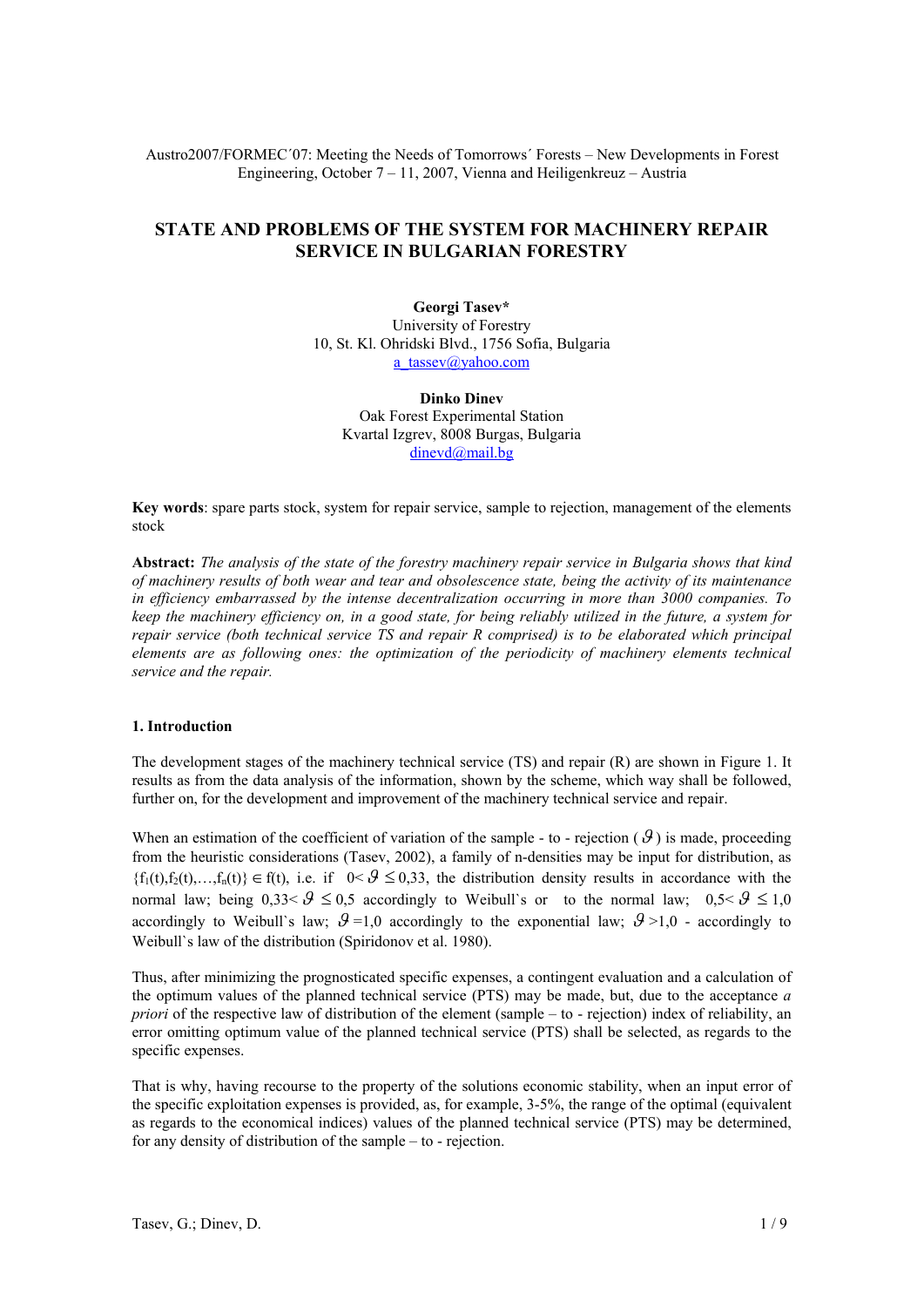That mathematical approach, which is being proposed, will be studied when a strategy of the sample – to – rejection replacement is applied to, being the specific exploitation costs, as following below:

$$
C(\tau) = [C_0 - (C_0 - C_n)P(\tau)] / \int_0^{\tau} P(t)dt
$$
 (1)

where: Co and Cn are expenses resulted from the replacement due to rejection and from the planned repair effect, respectively; τ represents the periodicity of a planned technical service (PTS) to be provided;  $P(\tau)$  means a probability for a faultless work.



**Figure 1**: **Stages of development of the system for technical service (TS) and repair (R)**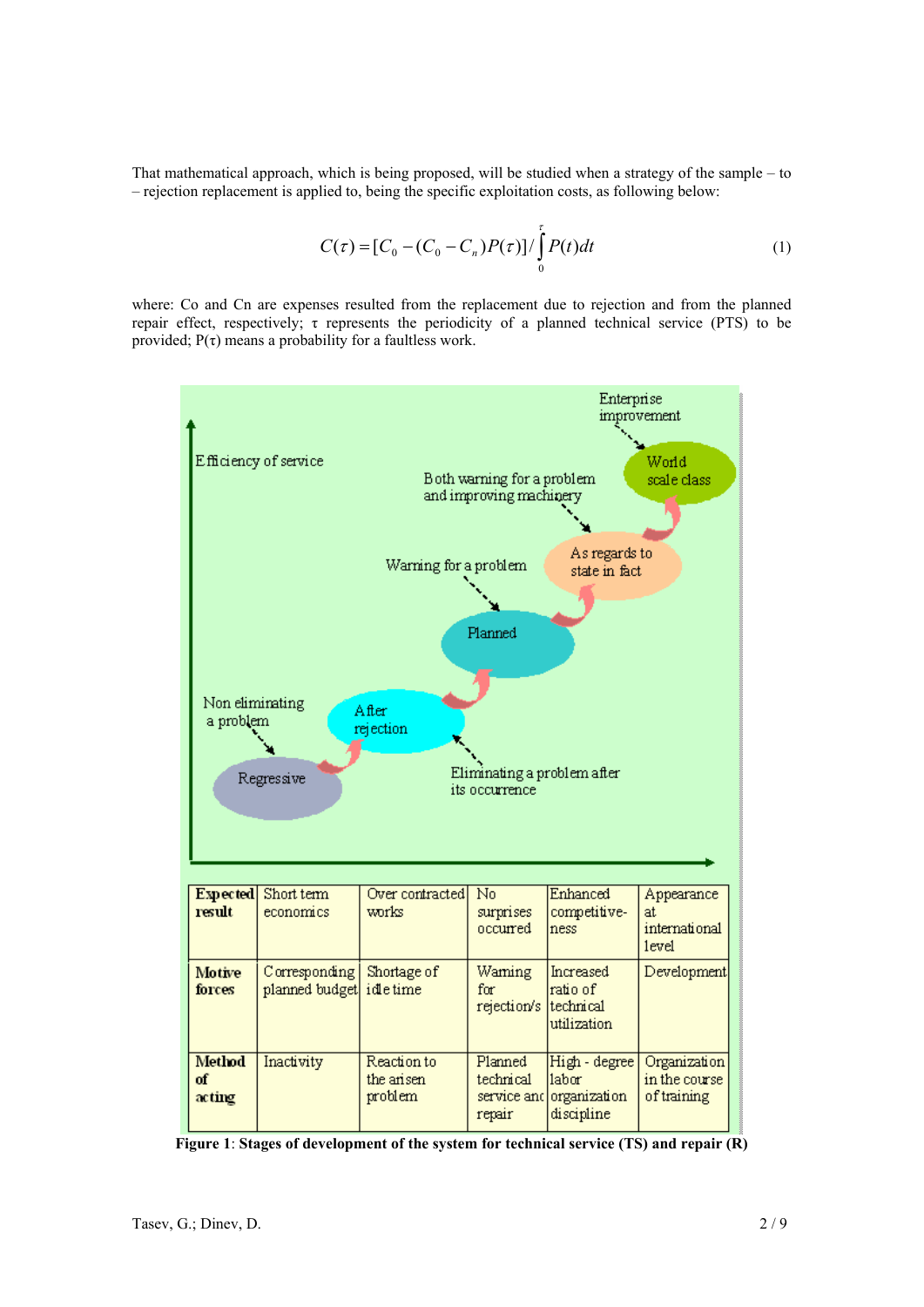When the expression (1) is reduced to a non dimensioned one, by dividing it to  $\text{CoT}^1$  where T means the average sample – to - rejection, a result, as following below, will be obtained from:

$$
\phi = \frac{C(\tau)T}{C_0} = \frac{1 - (1 - \gamma)P(x)}{\int_{0}^{x} P(UT)dU}
$$
\n(2)

where  $\Phi$  means the relative specific exploitation costs;  $\eta = CnCo^{-1}$  is the expenses ratio;  $x = \tau T^{-1}$  the periodicity of the technical service;  $U = tT^{-1}$  time correlated to the average sample to rejection.

It is known, when that strategy of the technical service is applied to, the optimum periodicity is expressed by an aliquot (multiple), if P(U) means a distribution of an increasing function of rejections intensity h(t) and the condition  $\mathcal{G} \leq 1-\gamma$  (Spiridonov et al. 1980) results fulfilled. It is evident, as by the studies conducted, the sample – to – rejection and the resource of the elements of tractors, cars and agricultural machines, are well described using a normal, Weibull`s and a gamma distribution (Tasev, 2002). That is a motivation, when a partial indeterminateness is found, as of the output data, the above cited three laws to be used for the purpose, as following ones, respectively:

$$
P_n(U) = [F_o(1-U)/\zeta][F_o(1/\zeta)]^{-1}; Pb(U) = exp[-(UK_b)^b]
$$
\n(3)

$$
P\gamma(u) = [\exp(-mU)] \sum_{i=1}^{m-1} (mU)^i / i!
$$
 (4)

where  $F_0$  is the tabulated function of the normal distribution; b the parameter of the Weibull` s distribution form;  $K_b = \gamma (1+b)^{-1}$ ;  $\gamma$  the gamma function; m the parameter of the gamma distribution form.

When the coefficient of variation  $\xi$  is known, the parameter of the form b and  $K_b$  are to be found in the respective table, while the parameter  $m = \xi^{-2}$  is to be rounded to the nearest integer.

Further on, a substitution of P (U) in the expressions (2) and (3) shall be made, and the mathematical models will result from, to be applied to, for the optimization of the planned technical service (PTS) in the above described family of distribution of the sample – to - rejection of the elements.

Hence, on the ground of the proposed mathematical approach, as the above expressed one, the following mathematical models result, as the given ones below:

a. 
$$
\phi_{H} = [1 - (1 - \eta)P(x)] / \int_{0}^{x} F_{0}((1 - U)/\zeta)][F_{0}(1/\zeta)]^{-1} dU
$$
 (5)

b. 
$$
\phi_{H} = [1 - (1 - \eta)P(x)] / \int_{0}^{x} \exp[-(UK_{b})^{b}]dU
$$
 (6)

c. 
$$
\phi_H = [1 - (1 - \eta)P(x)] / \int_0^x \exp[-(mU)] \sum_{i=1}^{m-1} (mU)^i dU / I! \qquad (7)
$$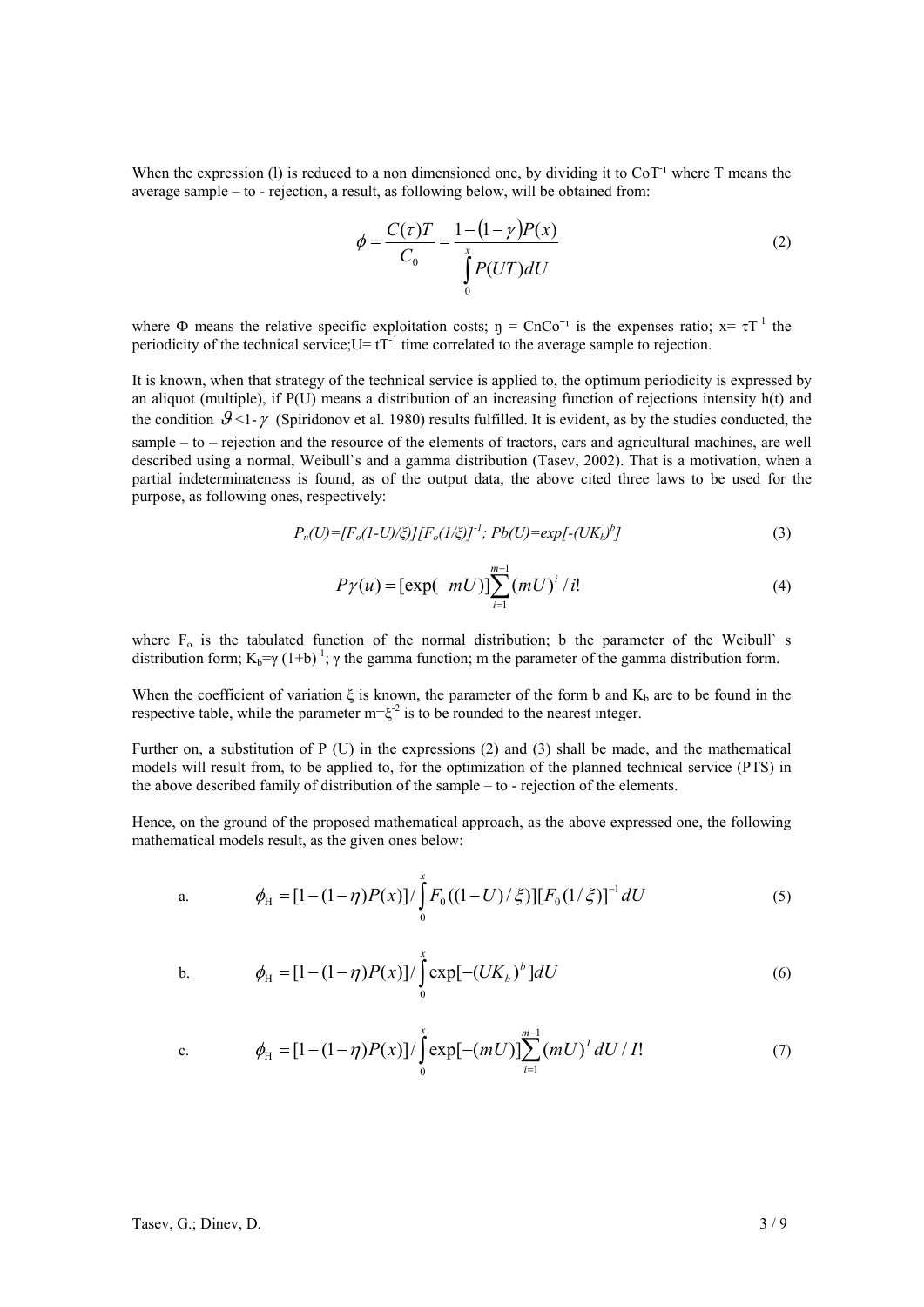It is not only the optimal value  $x_0$ , that can be calculated, but also the lower ( $\underline{x}_0$ ) and the upper ( $\overline{x}_0$ ) value of the range of the technical service optimal periodicity in practice, determined at an error coefficient input, as regards to the specific exploitation costs ( $\delta$ =1,05).

The results, obtained from the calculation, are given in Figure 2 and Figure 3; and, taking into consideration the analysis made, it follows:

1.As regards to the decrease of the coefficient of variation  $x_0$ , calculated as on the ground of the proposed models of different functions of the sample – to - reject, an approximation is being observed, as the difference among the functions of the examined families of distributions is being decreased.

2. As regards to the range of the optimal values of periodicity of the technical service (TS), in practice, i.e.  $[\underline{x}_{0} \div \overline{x}_{0}]$ , for the examined families of distributions, a re-covering is being observed. In most of the cases, the value of  $x_0$  calculated for different distributions, results "one into another". As, for example, x<sub>o</sub> calculated for the gamma distribution and the normally segmented distribution, is within the range  $[\underline{x}_0 \div \overline{x}_a]$ , calculated for the Weibull's distribution, by  $b = 2.1$ ;  $\theta = 0.5$ ; when  $\eta \ge 0.05$ ; and by  $b = 2.9$ ;  $\theta = 0.29$  when  $\eta \ge 0.02$ . That is why, in practice, it results expediently, Weibull's distribution to be applied to, as the calculations to be made are easier.



**Figure 2: Alteration of the optimal periodicity of the technical service (TS) (Xo) as in function of the expenses ratio (η), - when the normal law of the distribution of the sample – to - rejection is applied,- and of the coefficient of variation V=0,5**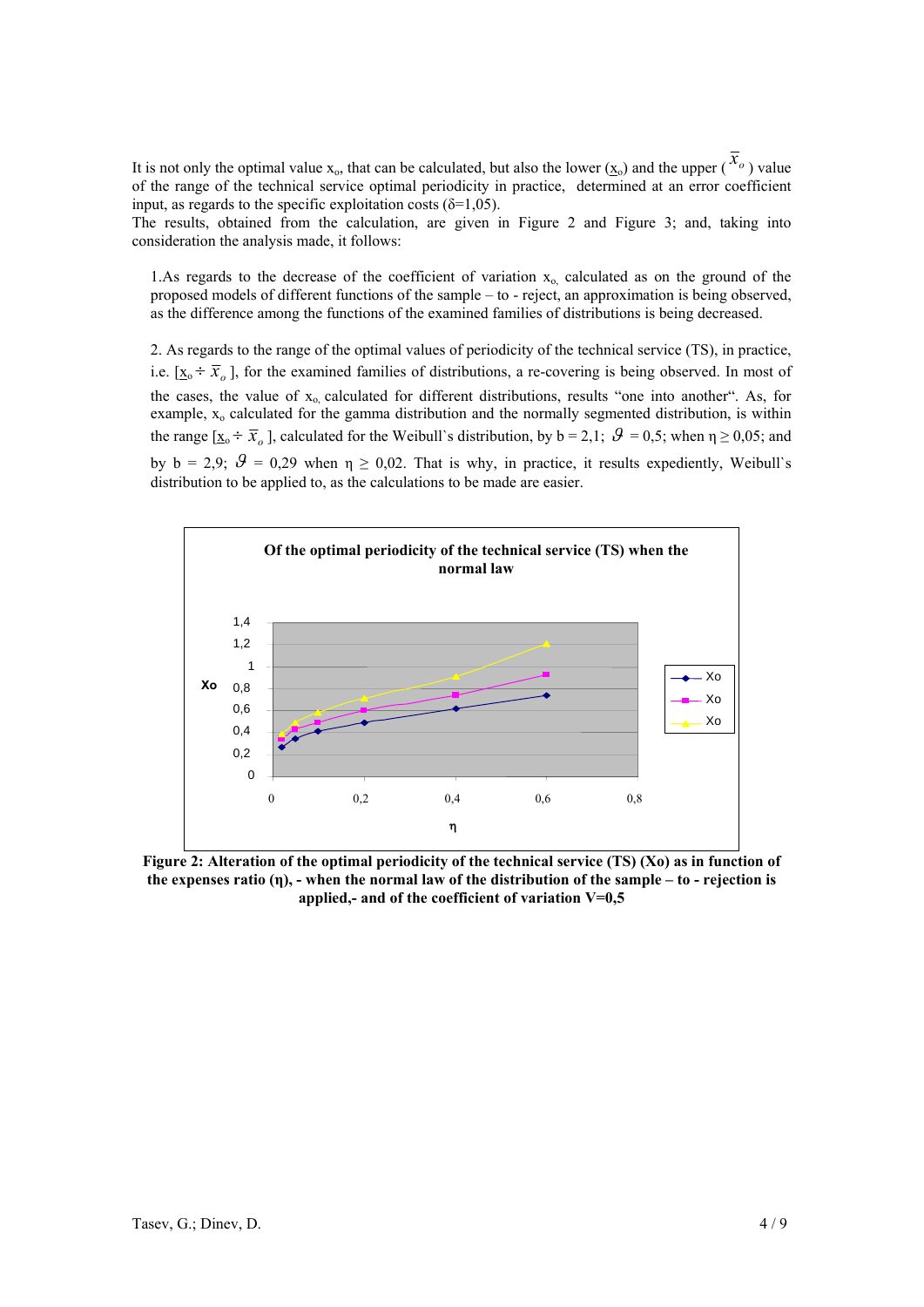

**Figure 3: Alteration of the optimal periodicity of the technical service (TS) (Xo) as in function of the expenses ratio (η), - when Weibull` s law of the distribution of the sample- to - rejection is applied to,- and of the coefficient of the form b=2,1** 



**Figure 4: Alteration of the optimal periodicity of the technical service (ТS)(Xo) as in function of the expenses ratio (η), - when the gamma distribution of the sample - to - rejection is used -, and of the coefficient of variation V=0,5** 

### **2. Elaboration of norms for the spare elements**

To solve that problem, an expression of a determination of the rejections flow *H(t)* characteristics shall be made.

It has been established, for most of the elements of the machinery systems (machines and mechanisms) gradual rejections are being observed and uni-modal distributions, as well; and related to what above mentioned, it results necessary, functions of a universal type, complete and precise functions to be elaborated, as regards to the characteristics of the rejections flow, making thus possible the required fund of spare parts to be determined, as to provide for - and keep on - the machinery efficiency.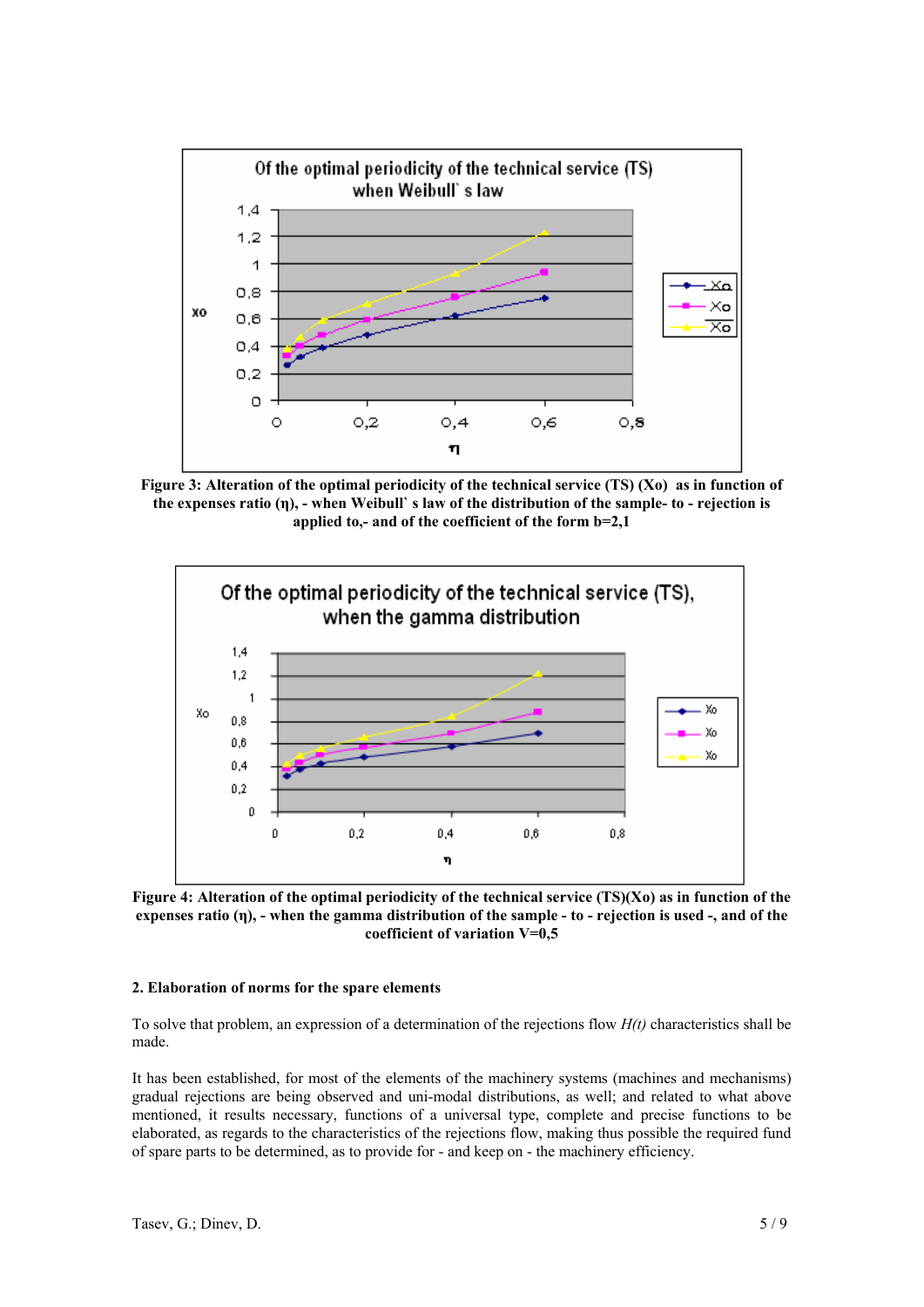That is the motivation, a recurrent flow of permanent rejections to be examined, as a flow of discrete chance events in perpetual time (i.e. Erlang`s generic and special flow). Thus, it may be admitted, a selected distribution is the gamma type one, covering a vast range of uni-modal distributions. When  $\lambda =$ 1, it is transformed into indicative; when *λ* is an integer , it results identical to Erlang` s distribution.

When a recurrent flow of gradual rejections occurs, the characteristics of the flow of rejections will be of the type, as following below:

$$
H_n(\lambda, s, t) = \lambda t - \frac{s}{2} + (1 - s) \sum_{i=1}^m \exp \left[-\frac{\lambda t}{1 - s} 2 \sin^2 \pi i (1 - s)\right] \frac{1}{\sin \pi i (1 - s)}.
$$
  

$$
\sin \left[\frac{\lambda t}{1 - s} \cdot 2 \sin^2 \pi i (1 - s) + \right] + \frac{1 - s}{2} \exp \left(-\frac{2\lambda t}{1 - s}\right) \cos^2 \frac{\pi}{2(1 - s)}.
$$
 (8)

where s is the resource steadiness (the index characterizing the resource scattering measure approximating its average value) ( $s = \frac{\alpha - 1}{\alpha} = 1 - v^2$  $\frac{\alpha-1}{\alpha}$  = 1 –  $v^2$ ;  $\alpha$ -gamma distribution order (being  $\alpha$  an integer of the Erlang` s distribution); ν the resource coefficient of variation; m harmonics number  $\frac{(\alpha-1-\cos^2(\pi\alpha/2))}{(\pi\alpha)(2)} = [s/(1-s)-\cos^2(\pi/(2(1-s)))]/2$ 2  $m = \frac{(\alpha - 1 - \cos^2(\pi \alpha / 2))}{2} = \frac{5}{(1 - s) - \cos^2(\pi / (2(1 - s)))}$ 

That formula, if applied to analytical purposes and practical calculations, may be simplified when it is admitted, all the components of the summary (total) harmonic are equal, being added the primary (basic) harmonic to:

$$
H_n(\lambda, s, t) = \lambda t - \frac{s}{2} \left[ 1 - \exp\left(-\frac{\lambda t}{1-s} 2\sin^2 \pi t (1-s)\right) \frac{1}{\sin \pi (1-s)} \cdot \sin\left(\frac{\lambda t}{1-s} 2\sin^2 \pi (1-s) + \right) \right] \tag{9}
$$

#### **3. Management of the elements resource**

For an optimal management of the spare parts stock when an irregular use up of the spare elements is observed, i.e. the seasonal character of forestry production is taken into account, a mathematical model is proposed to be applied to. In such a case, an irregular use up of the spare elements is reported, and purchase expenditure and costs for stock completion depend upon the number of the elements.

It is necessary to precise such optimal number of shipments, where the summarized purchase and stock maintenance costs should be reduced to a minimum.

If the spare parts (SP) stock function is  $Q_m(t)$ , the cost of the elements Q within the period [t<sub>1</sub>;t<sub>n</sub>] shall be calculated, using the formula, as following below:

$$
Q = \int_{t_1}^{t_2} Qm(t)dt
$$
 (10)

The storage costs  $C_1$  within the whole period  $(0; t_n)$  will be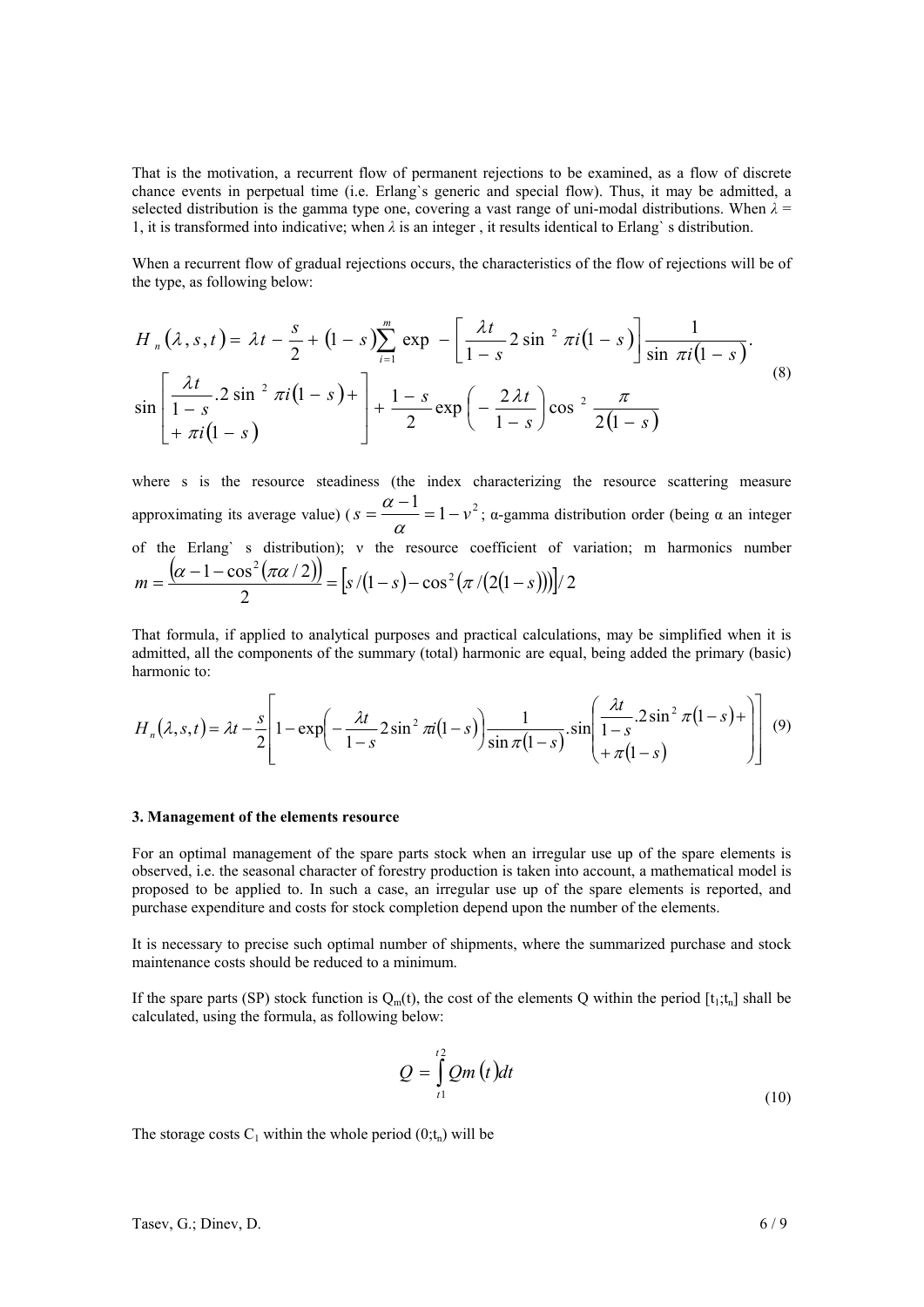$$
C_1 = \frac{S}{t_n} \left[ \sum_{i=1}^n Q(t_i) (t_i - t_{i-1}) - \sum_{i=1}^n \int_{t_{i-1}}^{t_i} Q(t) dt \right] = \frac{S}{t_n} \left[ \sum_{i=1}^n Q(t_i) \Delta t_i - \int_{t_0}^{t_i} Q(t) dt \right]
$$
(11)

where S are the storage costs provided for a single element within the whole period, as from  $t_0$  up to  $t_n$ .

The costs for the purchase of the i-batch of spare parts having a P1 volume can be represented as  $k + IP$ , where k are costs non depending upon the elements number.

Hence, the purchase costs  $C_2$  are as following below:

$$
C_2 = k + lQ(t_1) + k + l[Q(t_2) - Q(t_1)] + \dots + k + l[Q(t_n) - Q(t_{n-1})] = kn + lQ(t_n)_{(12)}
$$

Then the summarized costs С will be, as following:

$$
C = C_1 + C_2 = \frac{S}{t_n} \sum_{i=1}^n Q(t_i) \Delta t_i + kn + B = \frac{S}{n} \sum_{i=1}^n Q(t_i) + kn + B
$$
\n(13)

where 
$$
B = lQ(t_n) - \frac{S}{t_n} \int_{t_0}^{t_n} Q(t)dt
$$
 (14)

Being  $t_0=0$  and  $t_n =$  const, B is a constant that does not depend upon n; and when the lowest value of the summarized costs is to be calculated, it is enough, the expression  $P(n) = \frac{S}{n} \sum_{i=1}^{n} Q(t_i) +$ *i*  $\sum_{i=1}^{B} Q(t_i) + kn$  $P(n) = \frac{S}{n}$ 1 at extreme to be examined.

When a function is of a type  $Q_m(t)$  results as  $Q_m(t) = Ae^{at_i}$ , the expression P(n) will be, as following:

$$
P(n) = \frac{S}{n} \sum_{i=1}^{n} \left( at + \frac{bt^2}{2} + \frac{\pi^3}{3} \right) + kn
$$
\n(15)

Nullifying the first derivative of the expression P(n), a cubic equation will result from, as following  $kn^2 - q = 0$ , that will be easily solved by us analytically.

Its positive roots correspond to the extremum of the optimization function. If n results a non integer, it shall be rounded to a whole number. If there is an extremum of the function, that extremum will be minimum, and it will correspond to the required number of the shipments within the determined period.

When there is a function of the type as following:  $Q_m(t)$ , it will result as  $Q_m(t) = Ae^{at_i}$ , and the expression P(n) will be:

$$
P(n) = \frac{S}{n} \sum_{i=1}^{n} \left(\frac{A}{a} e^{at_i}\right) + kn
$$
\n(16)

Nullifying the first derivative of the expression P(n), a quadratic equation will result, as following:  $kn^2 - q = 0$ , that will be easily solved by us analytically.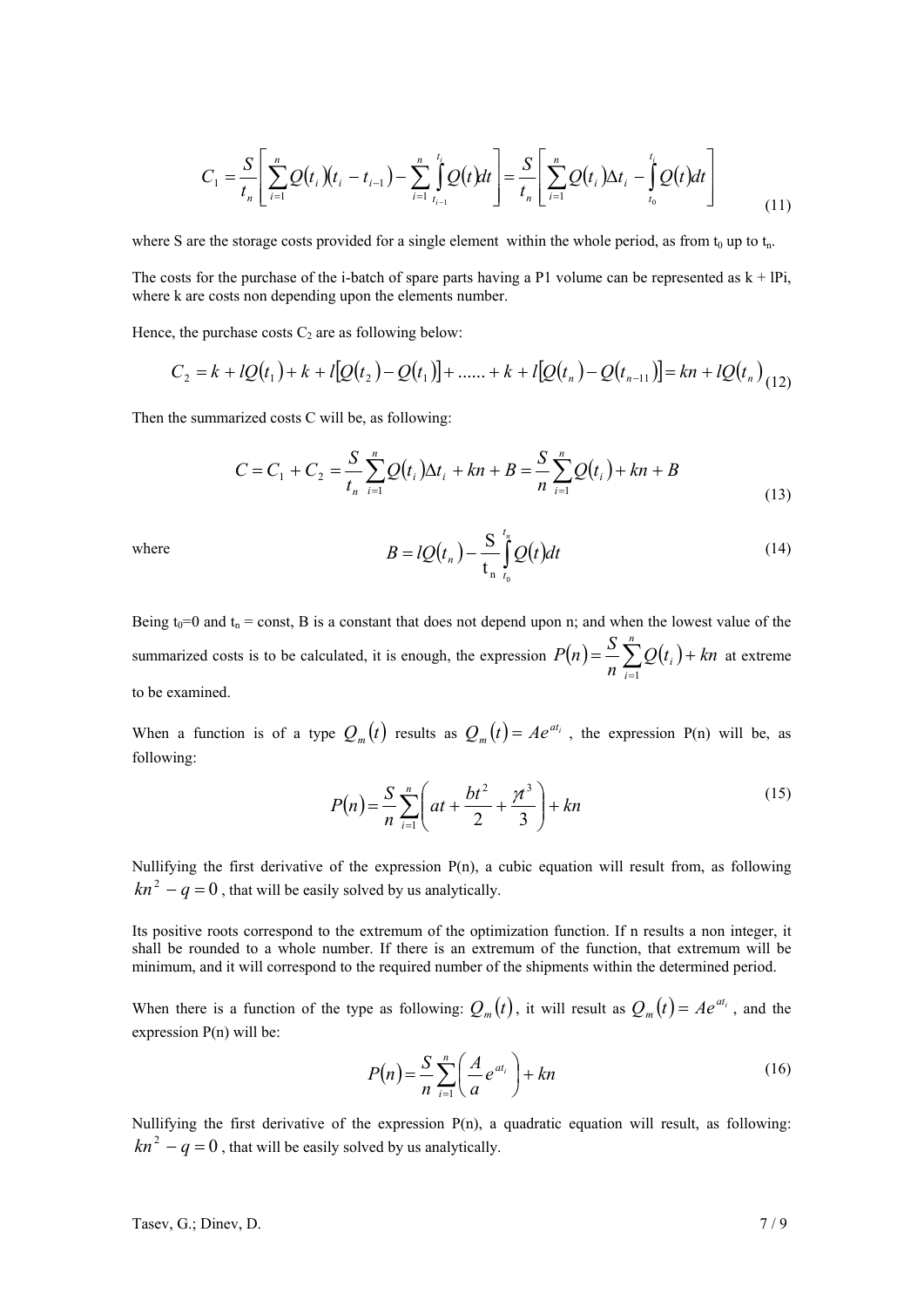Its positive roots correspond to the extremum of the optimization function. If n results a non integer, it shall be rounded to a whole number. If there is an extremum of the function, that extremum will be minimum.

In the course of the study, the optimal number of shipments (n) has been determined, within the period (tn), as regards to the above indicated storage costs amounts (s). The results of that study are given in Figure 5.



**Figure 5: Optimal number of shipments (n) in a logistic system in function of storage costs (s)**   $(1 \text{lev} = 0.5 \text{ } \infty)$ 

In the course of the study, the optimal number of shipments (n) has been determined in a logistic system, as in function of the initial costs (k). The optimal values are given in Figure 6.



**Figure 6: Optimal number of deliveries (n) in a logistic system as in function of the initial costs (к)**